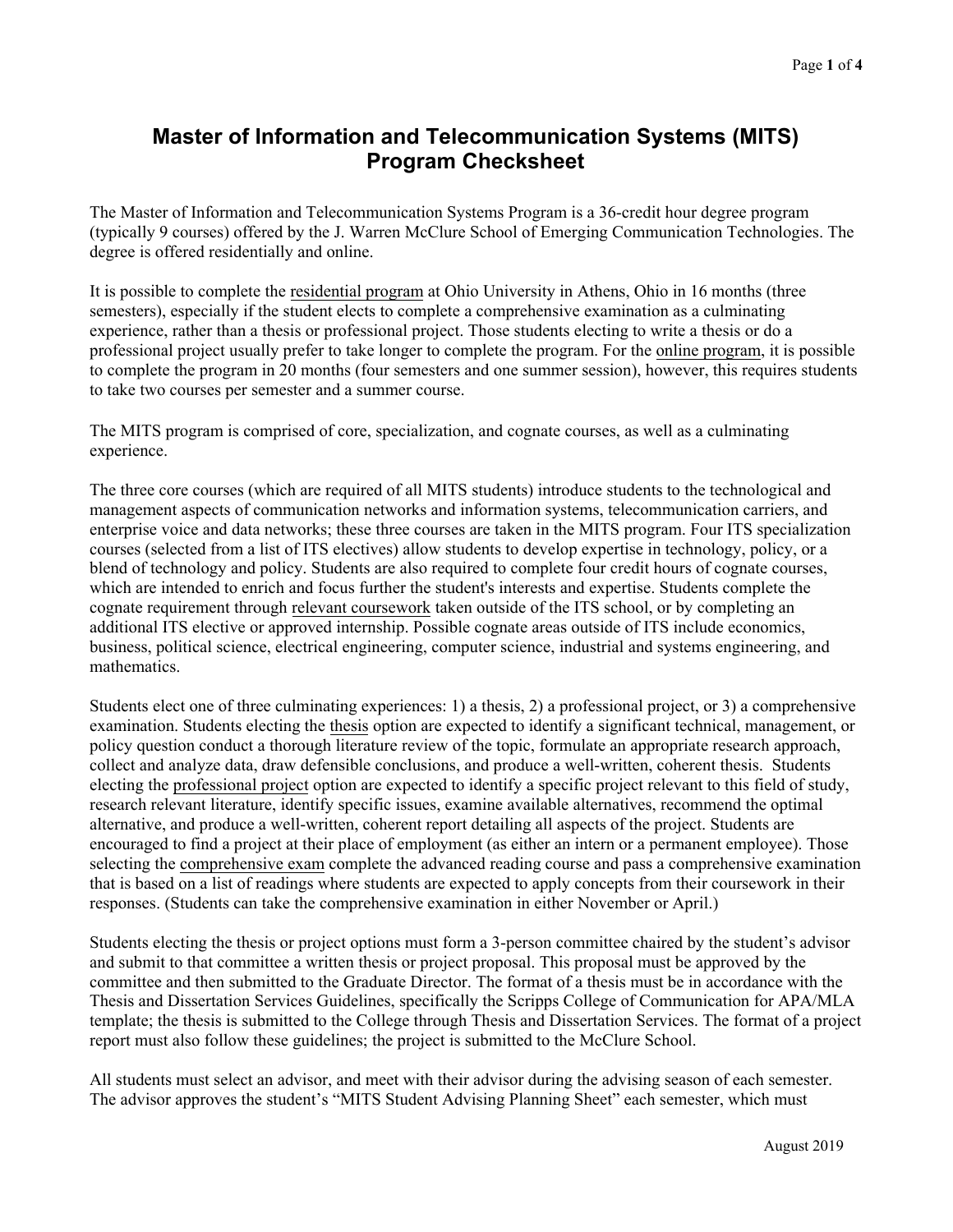also be endorsed by the Graduate Director. The "MITS Student Advising Planning Sheet" includes the desired cognate courses and the student's choice of culminating experience. The "MITS Student Advising Planning Sheet" should be approved before the beginning of the second semester of study; students should not assume that courses taken before a "MITS Student Advising Planning Sheet" is approved will be recognized as cognate credit.

# **Steps toward the MITS Degree**

## **1. Filed "MITS Student Advising Planning Sheet" (required of all MITS students):**

"MITS Student Advising Planning Sheet" approved by Advisor and Endorsed by Director of Graduate Studies

## **2. Core Courses (all 3 courses required; a total of 12 hours required):**

ITS 6000: Research Methods in Information and Telecommunication Systems\* (4)

ITS 6250: Information Networks\* (4)

ITS 6440: Strategic Issues in Info and Telecom Systems Technology  $& Policy^*(4)$ 

## **3. Elective Courses (Four courses required: a total of 16 hours required)**

There are both technical and policy oriented electives. Your three-course selection can be all technical, all policy, or a mix of technical and policy electives.

## **Technical Elective Courses:**

- ITS 5290: Communication Network Analysis and Design\* (4)
- ITS 5370: Wireless Telecommunications\* (4)
- ITS 5390: Communication Technology Lab Practicum. (4)
- $\overline{\phantom{0}}$  ITS 5410: Voice over IP (4)
- ITS 5510: Telecommunication Network Security (4)
- ITS 5530: Encrypted Communication (4)
- ITS 5750: Internet Engineering. (4)
- ITS 6790: Theory of Communication Networks\* (4)
- ITS 6900: Topical Seminar\* (4)
- ITS 6930: Independent Study\* (Variable hours)
- \* Also offered to online students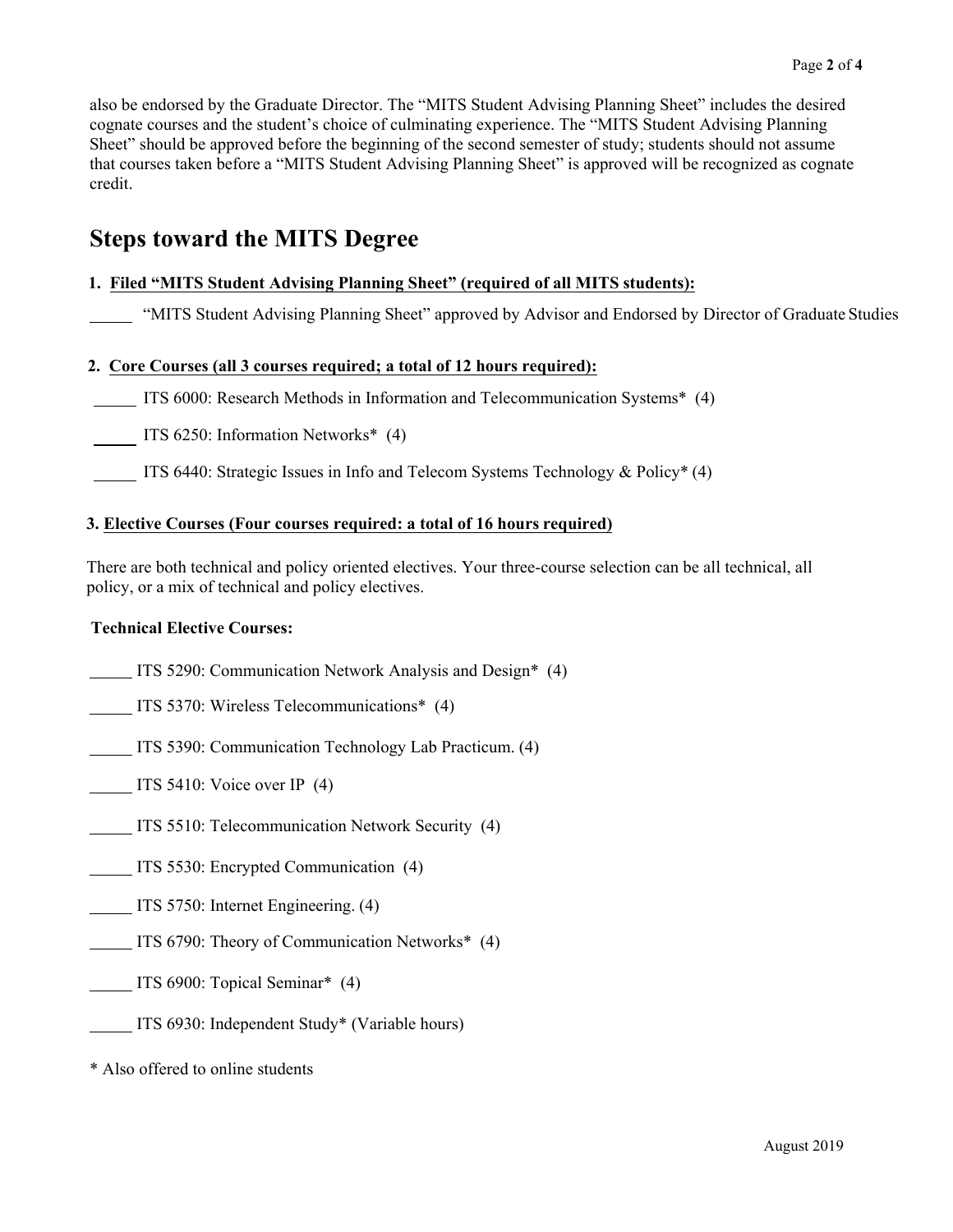## **Market/Policy Elective Courses (\* indicates courses available to online students):**

ITS 5019: Information and Telecommunication Policy I\* (4)

ITS 5020: Strategic Decision Making in Information and Telecommunications Industries (4)

 $\frac{1}{15}$  ITS 5310: Privacy in the Internet Age\* (4)

ITS 5330: IT Compliance and Planning (4)

ITS 6030: Advanced Policy and Regulation for ICT Networks (4)

ITS 6090: Telecommunications and Economic Development (4)

 ITS 6910: Internship (2) **MAY NOT BE USED AS AN ELECTIVE. MAY BE USED AS COGNATE.**

 $\frac{1}{11}$  ITS 6900: Topical Seminar\* (4)

ITS 6930: Independent Study\* (Variable hours)

## **4. Cognate Courses (a total of 4 credit hours required):**

These courses are selected by the student in consultation with the advisor, and must be in the approved and endorsed Plan of Study. The cognate courses can be taken outside of ITS or can be an additional ITS elective course. One ITS elective course satisfies the requirement, while coursework outside ITS may require more than one course to earn at 4 credit hours. **ITS 6910 (Internship) may be used as a cognate course.**

Cognate Course

Cognate Course

**5. Culminating Experience (4 hours required, either thesis hours, project hours, or readings hours, depending on culminating experience selected):**

**Thesis Option:** 

 $\frac{1}{11}$  ITS 6950: Thesis<sup>\*</sup> (4)

## **Professional Project Option:**

**ITS 6945: Professional Project\*** (4)

## **Comprehensive Examination Option:**

ITS 6935: Advanced Readings in Communication Technology and Policy\* (4)